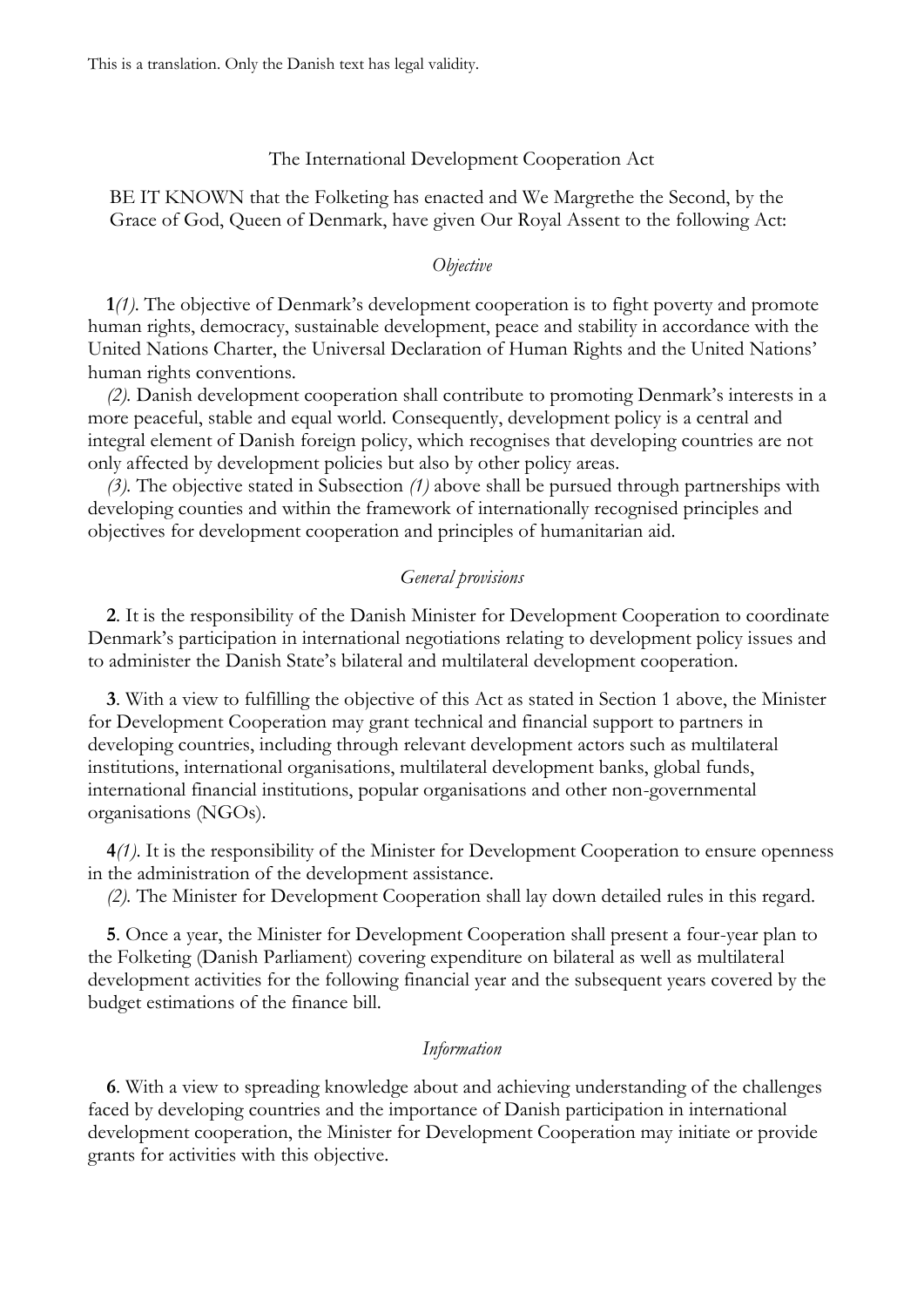This is a translation. Only the Danish text has legal validity.

## *Research*

**7**. With a view to strengthening research capacity in the developing countries and creating new knowledge to address development challenges, the Minister for Development Cooperation may provide grants for research.

## *Cultural cooperation*

**8**. With a view to promoting cultural diversity and strengthening intercultural understanding, the Minister for Development Cooperation may initiate or provide grants for cultural cooperation with developing countries.

## *The Investment Fund for Developing Countries*

**9***(1)*. With the aim of promoting business development in developing countries, the Investment Fund for Developing Countries may promote investments in these countries in cooperation with Danish trade and industry. The fund is an independent institution.

*(2).* The Government may subsidise the fund's activities. The fund may provide support for Danish investments in developing countries.

*(3).* The fund shall be governed by a board of directors whose members shall be appointed for three years at a time by the Minister for Development Cooperation, who shall also appoint the chairman and deputy chairman from among the members of the fund. Furthermore, an observer from the Danish Ministry of Foreign Affairs shall be appointed. The day-to-day business of the fund shall be managed by a managing director, who shall also be appointed by the Minister for Development Cooperation. The fund shall cover its administrative expenses out of its own funds.

*(4).* The detailed guidelines for the activities of the fund shall be set out in statutes, which shall be approved by the Minister for Development Cooperation.

#### *Organisation*

**10***(1)*. A Council for Development Policy shall be established.

*(2).* The Council for Development Policy shall provide the framework for an ongoing strategic dialogue with and advice to the Minister for Development Cooperation in connection with the completion of the tasks for which the Minister for Development Cooperation is responsible in pursuance of this Act.

*(3).* The Minister for Development Cooperation shall appoint the members of the Council for Development Policy.

*(4).* The Council for Development Policy shall have up to 15 members appointed for a period of three years at a time, reappointment for one additional three-year period being possible.

*(5).* The Minister for Development Cooperation shall appoint one chairman from among the members of the Council for Development Policy.

*(6).* The Minister for Development Cooperation shall lay down the rules of procedure for the council mentioned in Subsection *(1)* above.

*Commencement*